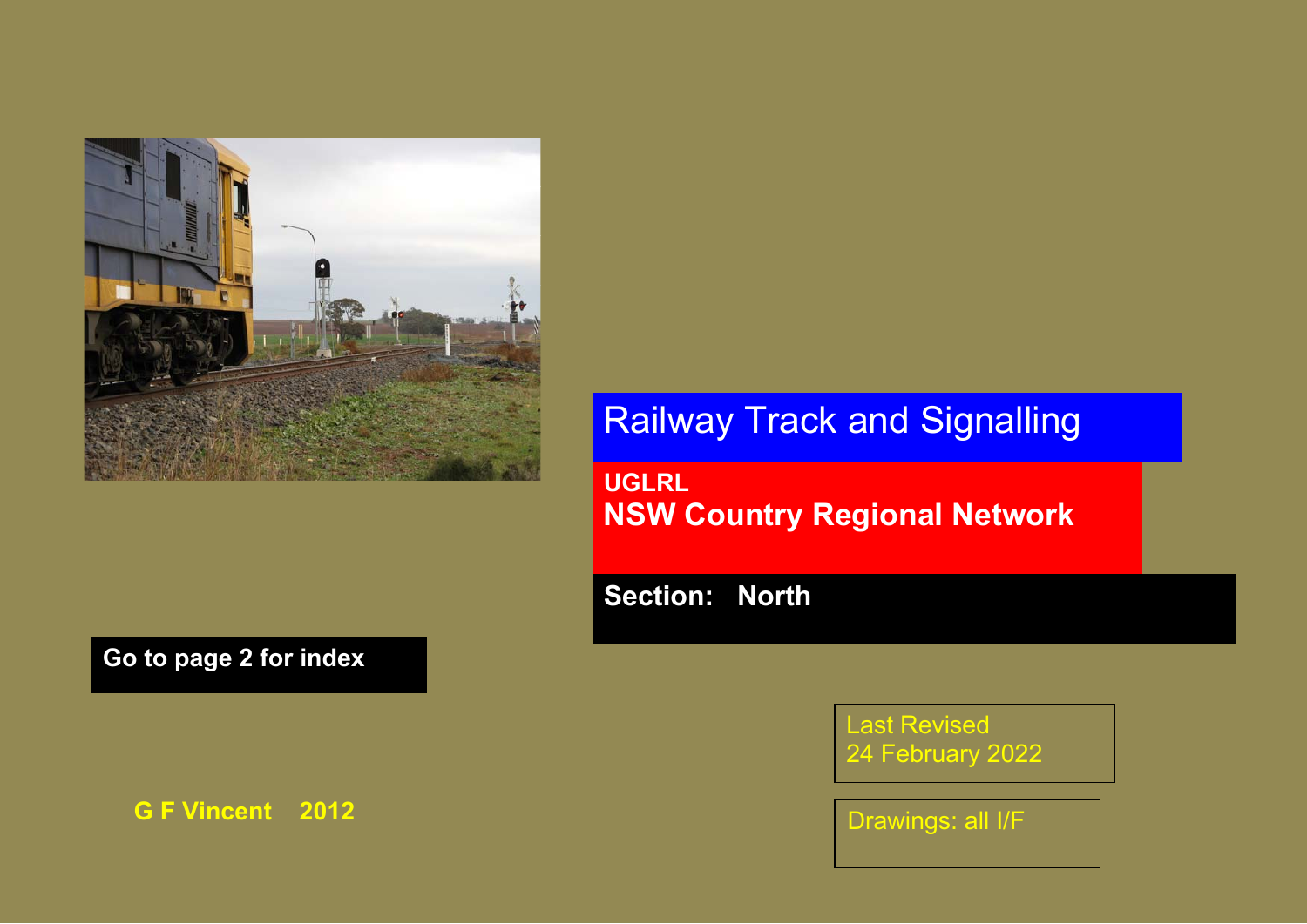| <b>CRN NORTH TRACK &amp; SIGNAL INDEX</b> |                |                                          |  |                     |                |
|-------------------------------------------|----------------|------------------------------------------|--|---------------------|----------------|
| Page                                      | <b>Drawing</b> | <b>Section</b>                           |  | <b>Page Drawing</b> | <b>Section</b> |
| $\mathbf{1}$                              | Cover          | <b>CRN North</b>                         |  |                     |                |
| $\overline{2}$                            |                | Index                                    |  |                     |                |
| 3                                         | Sect. O5       | Old Main North (Werris Creek - Armidale) |  |                     |                |
| $\overline{4}$                            | <b>N568</b>    | <b>Werris Creek (ARTC DIN)</b>           |  |                     |                |
| 5                                         | N1561          | Belgamba - Warral                        |  |                     |                |
| 6                                         | N1562          | <b>West Tamworth - Tamworth</b>          |  |                     |                |
| $\overline{7}$                            | N1563          | Nemingah - Kootingal                     |  |                     |                |
| 8                                         | N1564          | <b>Walcha Road - Uralla</b>              |  |                     |                |
| 9                                         | N1565          | Kelly's Plains - Armidale                |  |                     |                |
|                                           | Sect. O5       | <b>Westdale Branch</b>                   |  |                     |                |
| 10                                        | N1571          | Westdale                                 |  |                     |                |
| 11                                        | Sect. O6       | <b>Weelelah Branch</b>                   |  |                     |                |
| 12                                        | <b>N598</b>    | Camurra West (ARTC DIN)                  |  |                     |                |
| 13                                        | N1585          | Camurra West - Weelelah                  |  |                     |                |
| 14                                        | Sect. O7       | <b>Burren Junction Branches</b>          |  |                     |                |
| 15                                        | <b>N594</b>    | Narrabri Triangle (ARTC DIN)             |  |                     |                |
| 16                                        | N1591          | Narrabri West                            |  |                     |                |
| 17                                        | N1592          | <b>Culgoora - Merah North</b>            |  |                     |                |
| 18                                        | N1593          | <b>Burren Junction</b>                   |  |                     |                |
| 19                                        | N1594          | Old Burren - Merrywinebone               |  |                     |                |
| 20                                        | N1594          | Cryon - Walgett Wheat                    |  |                     |                |
|                                           |                |                                          |  |                     |                |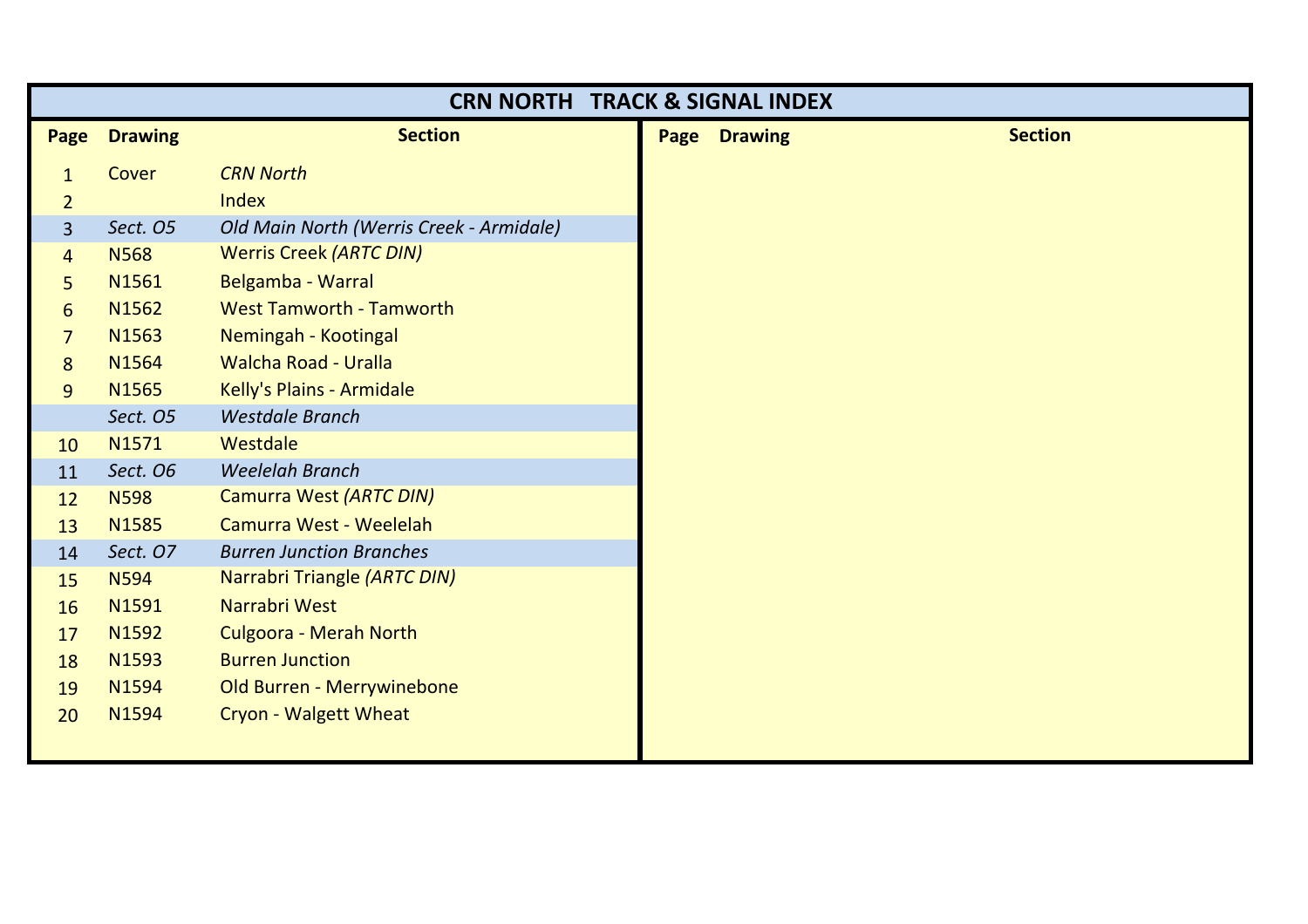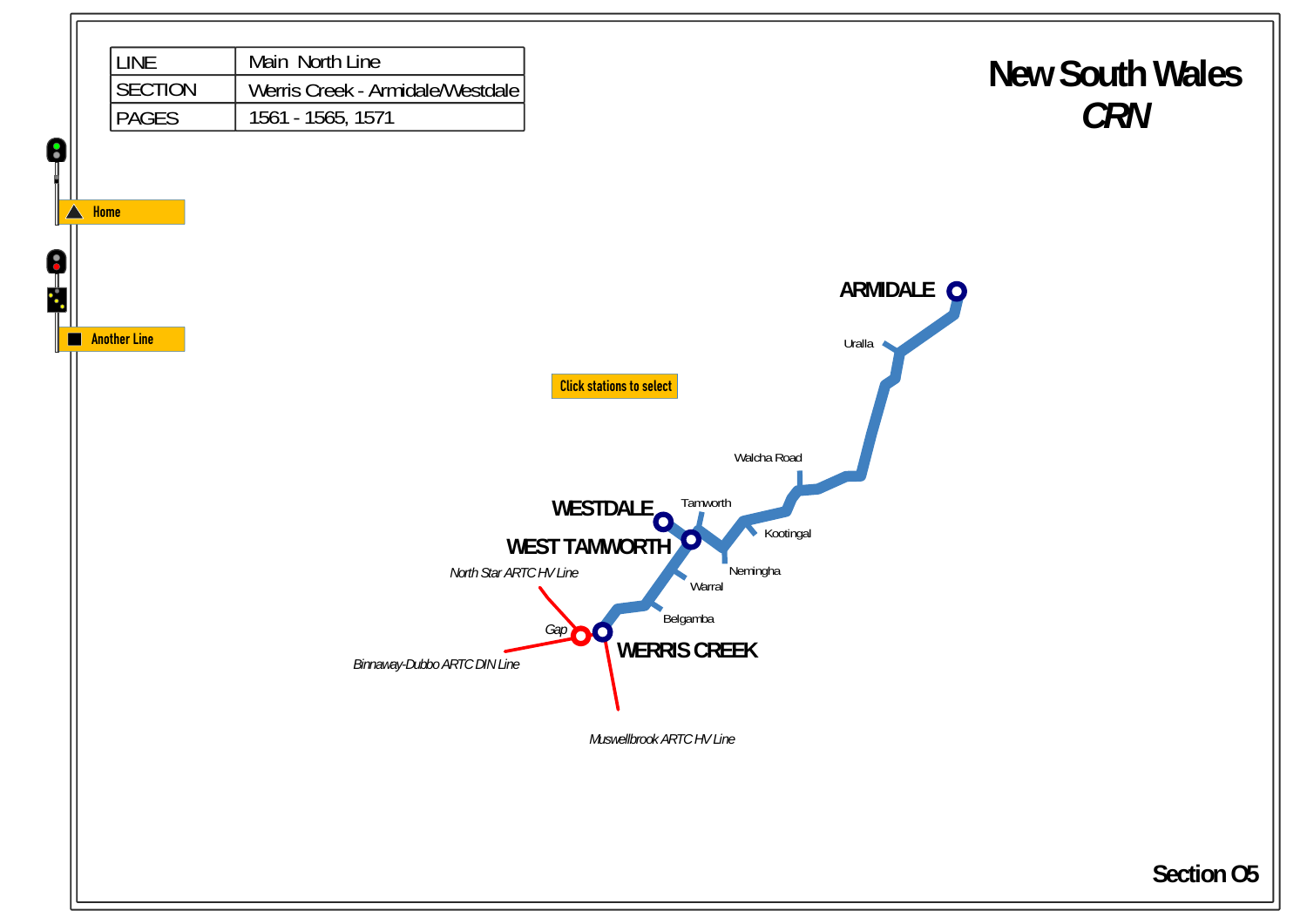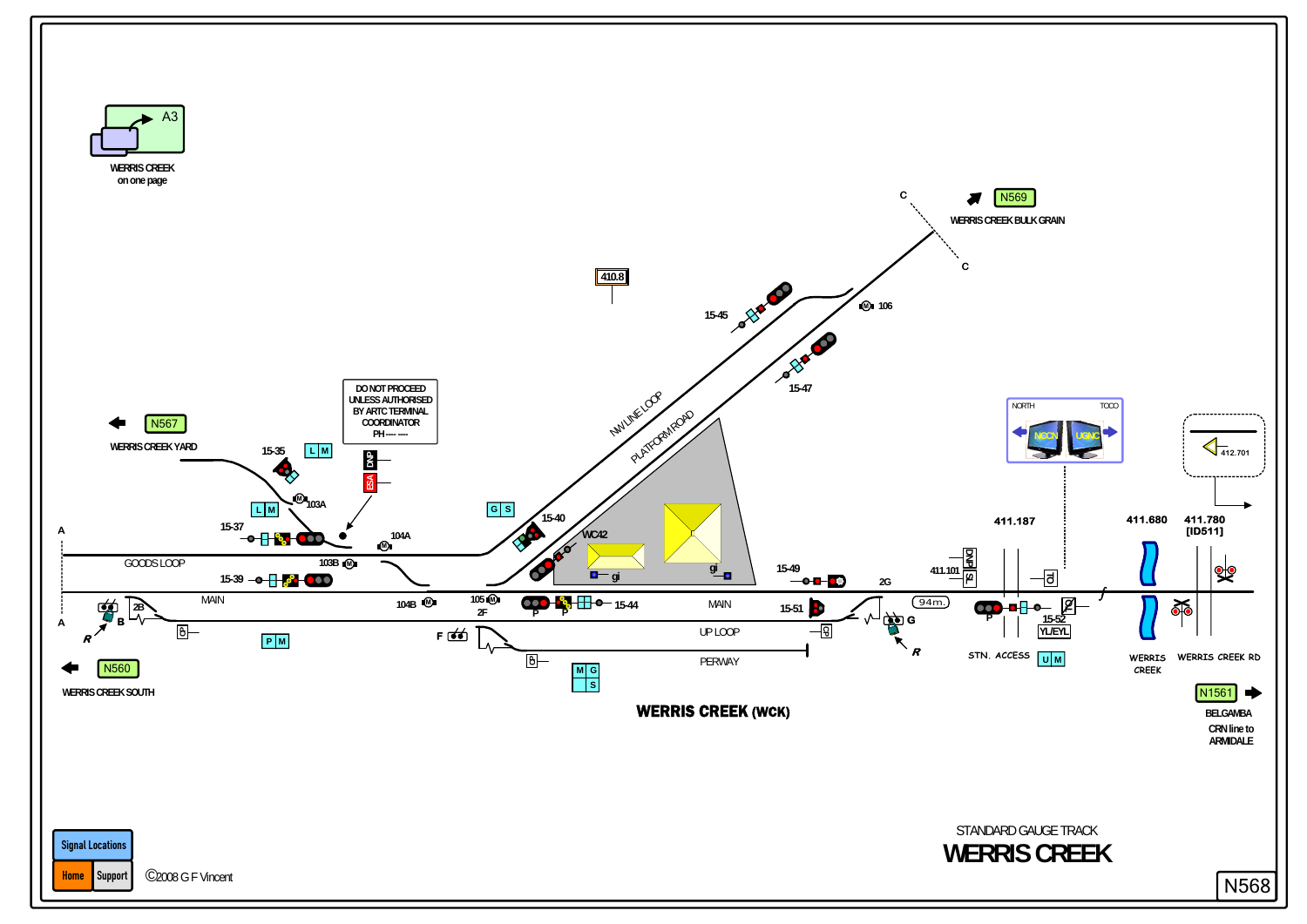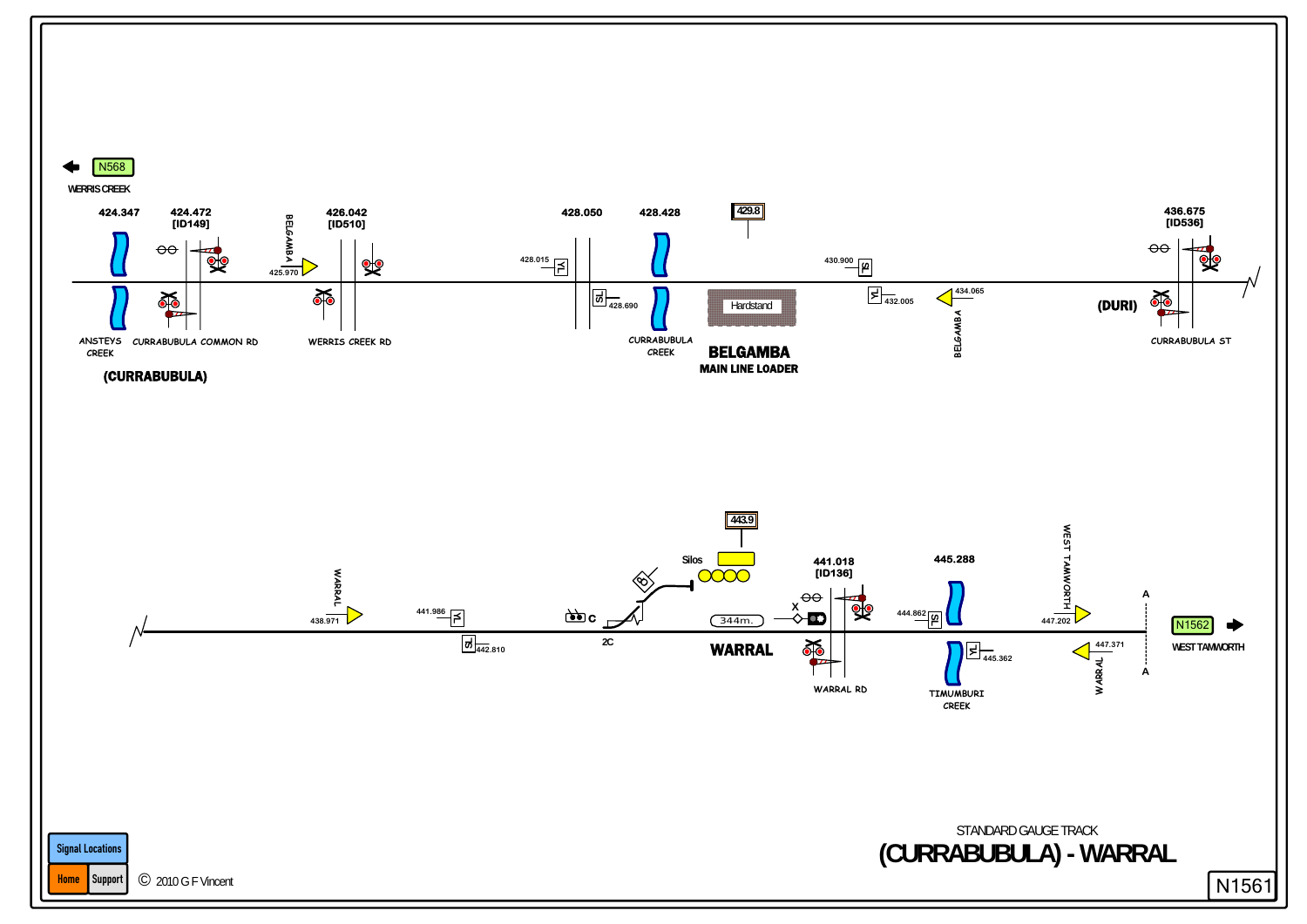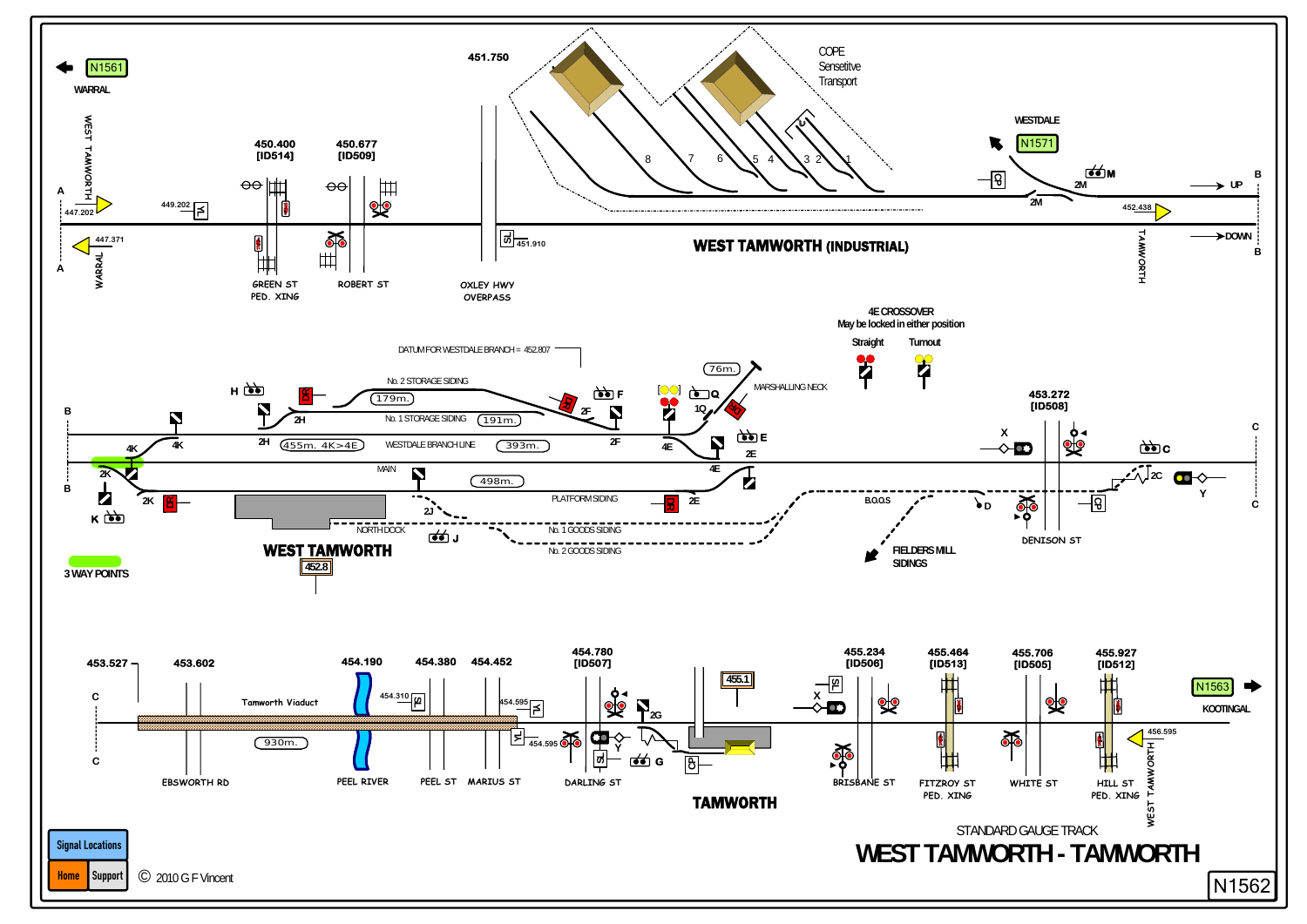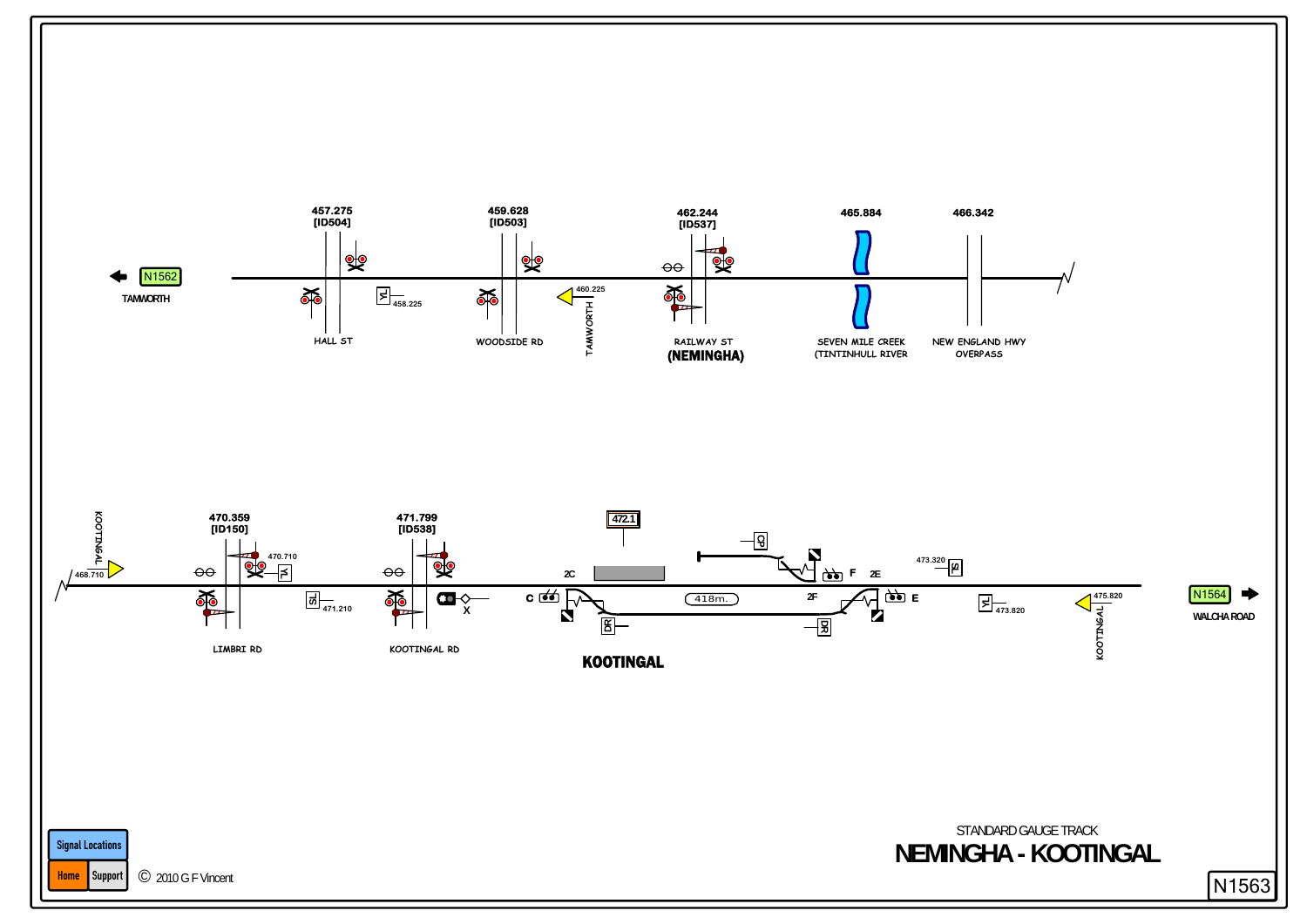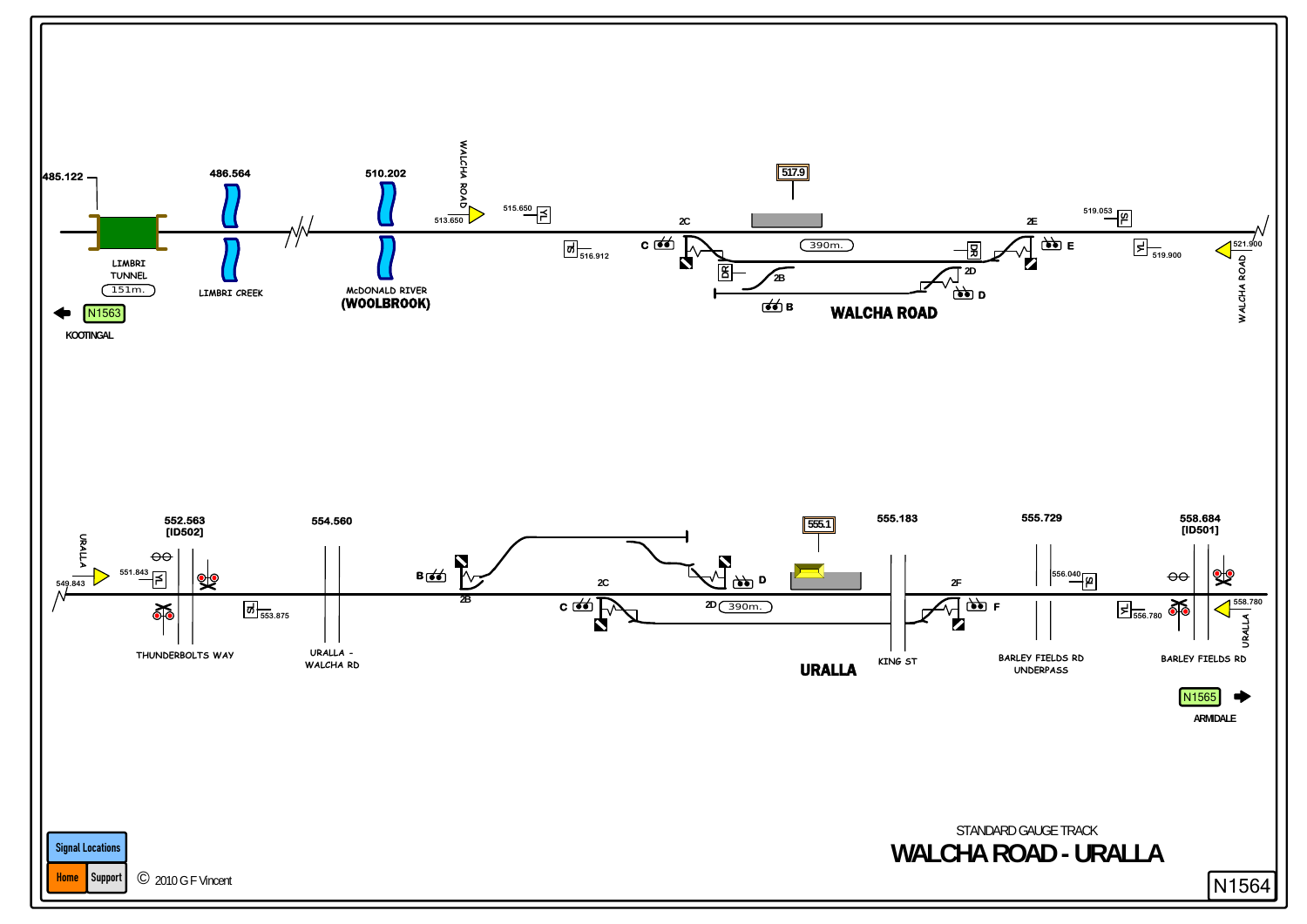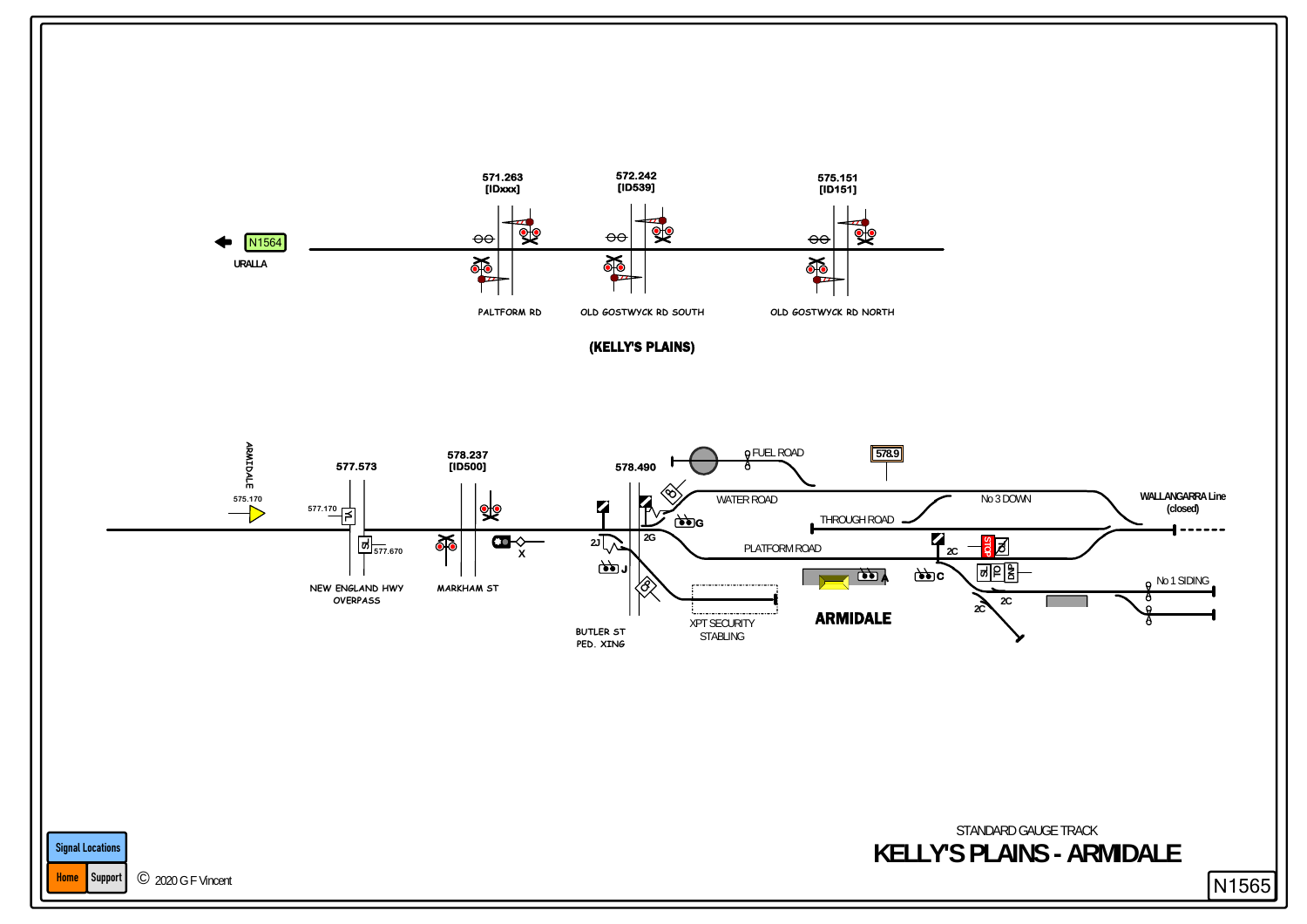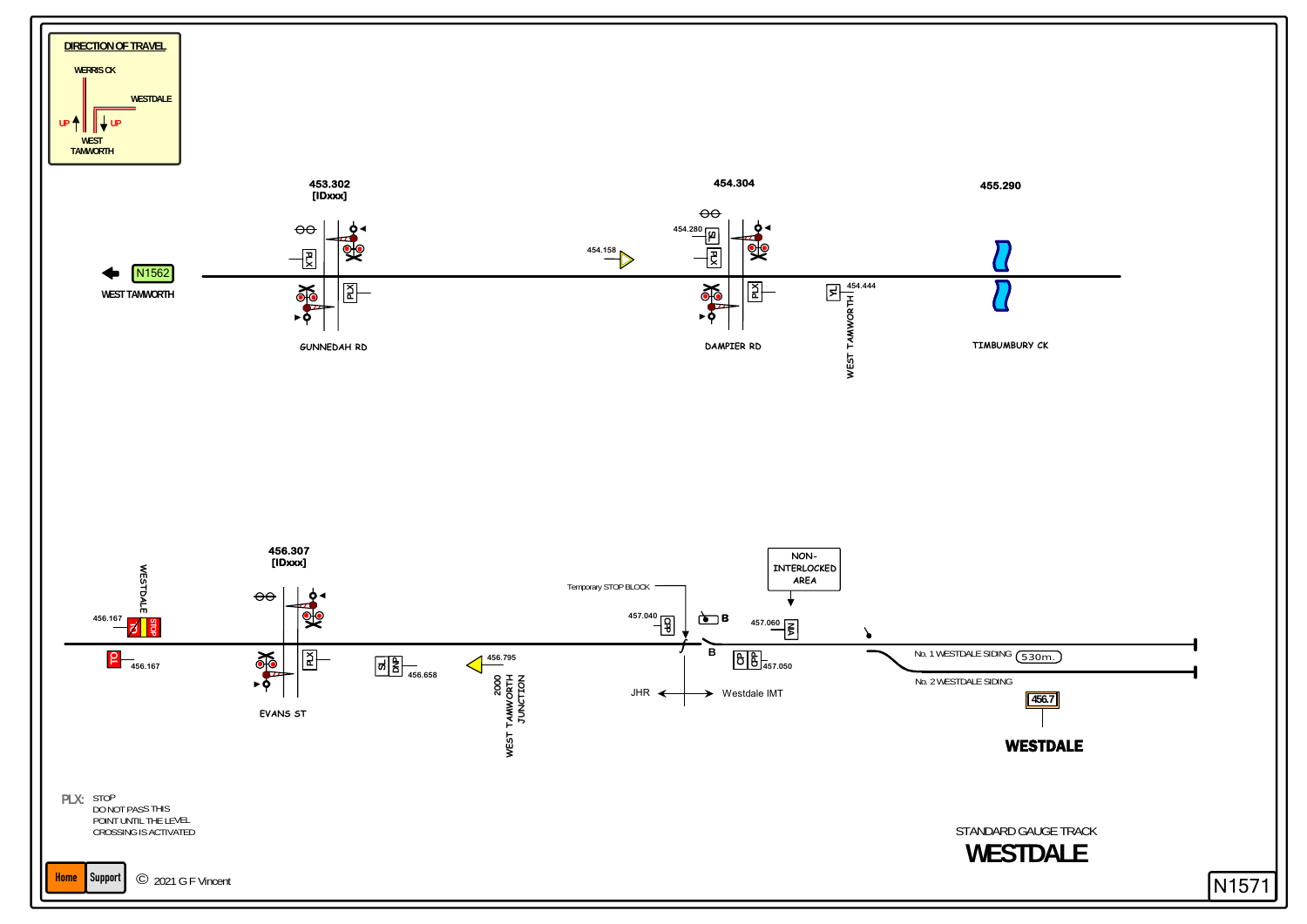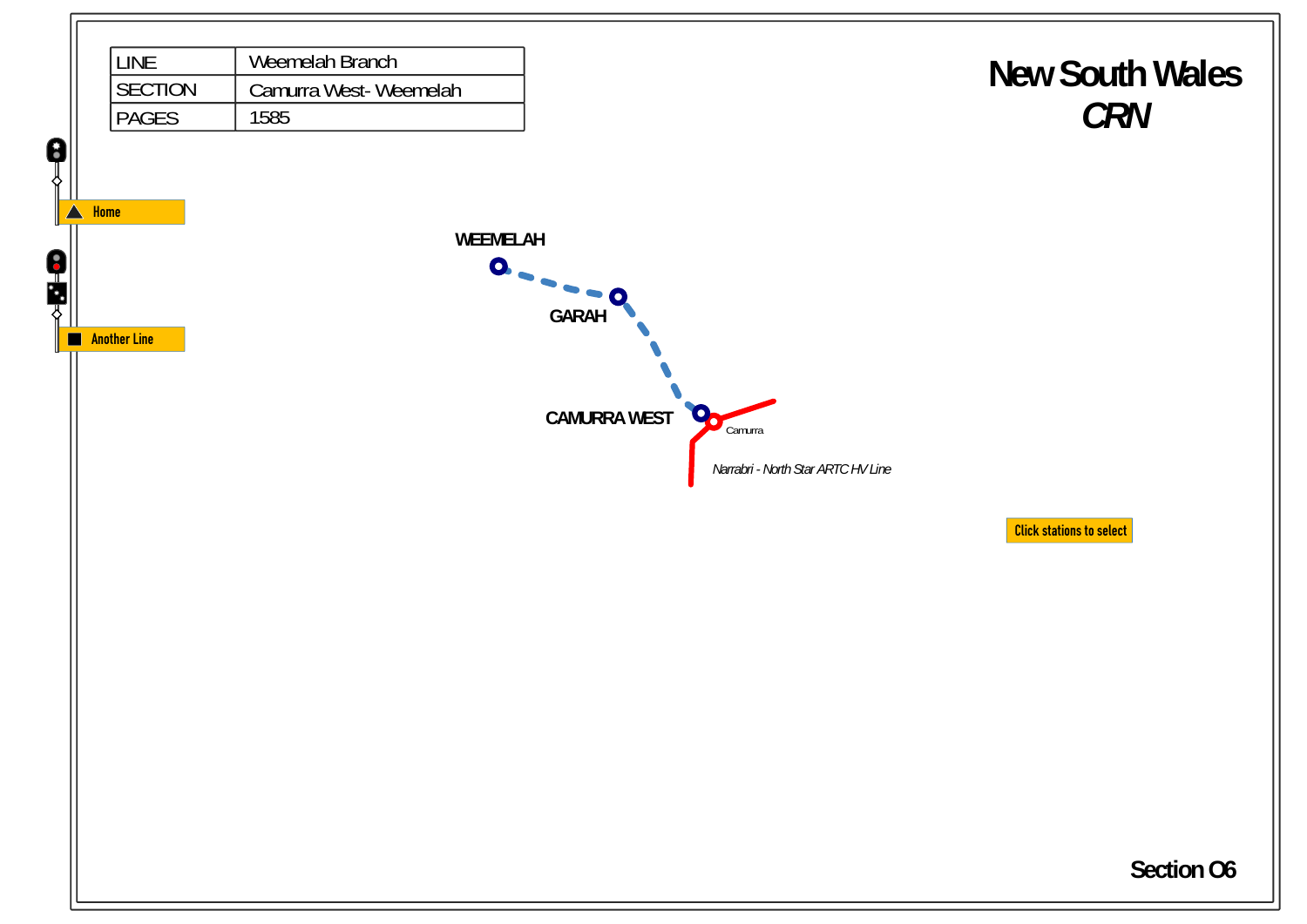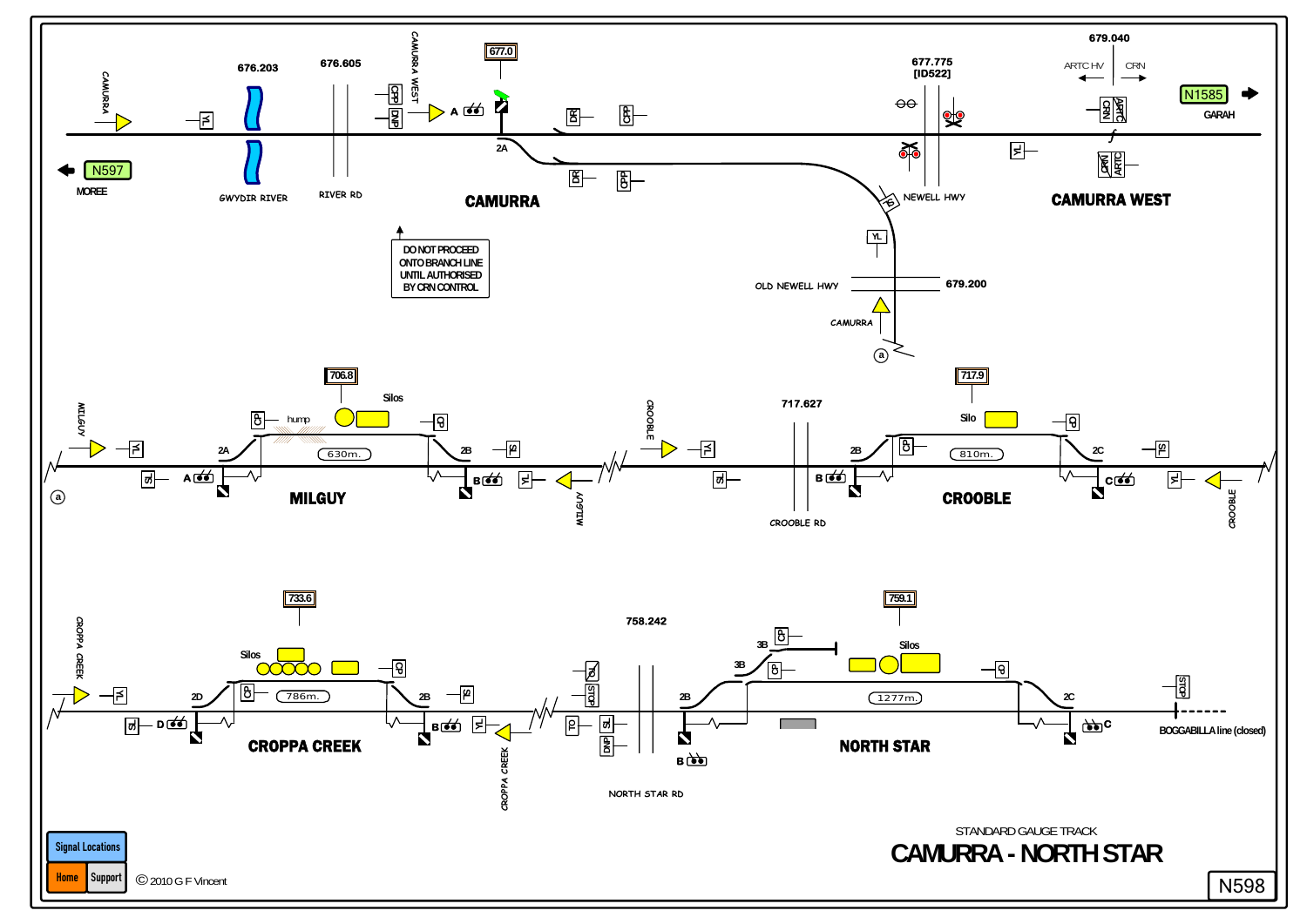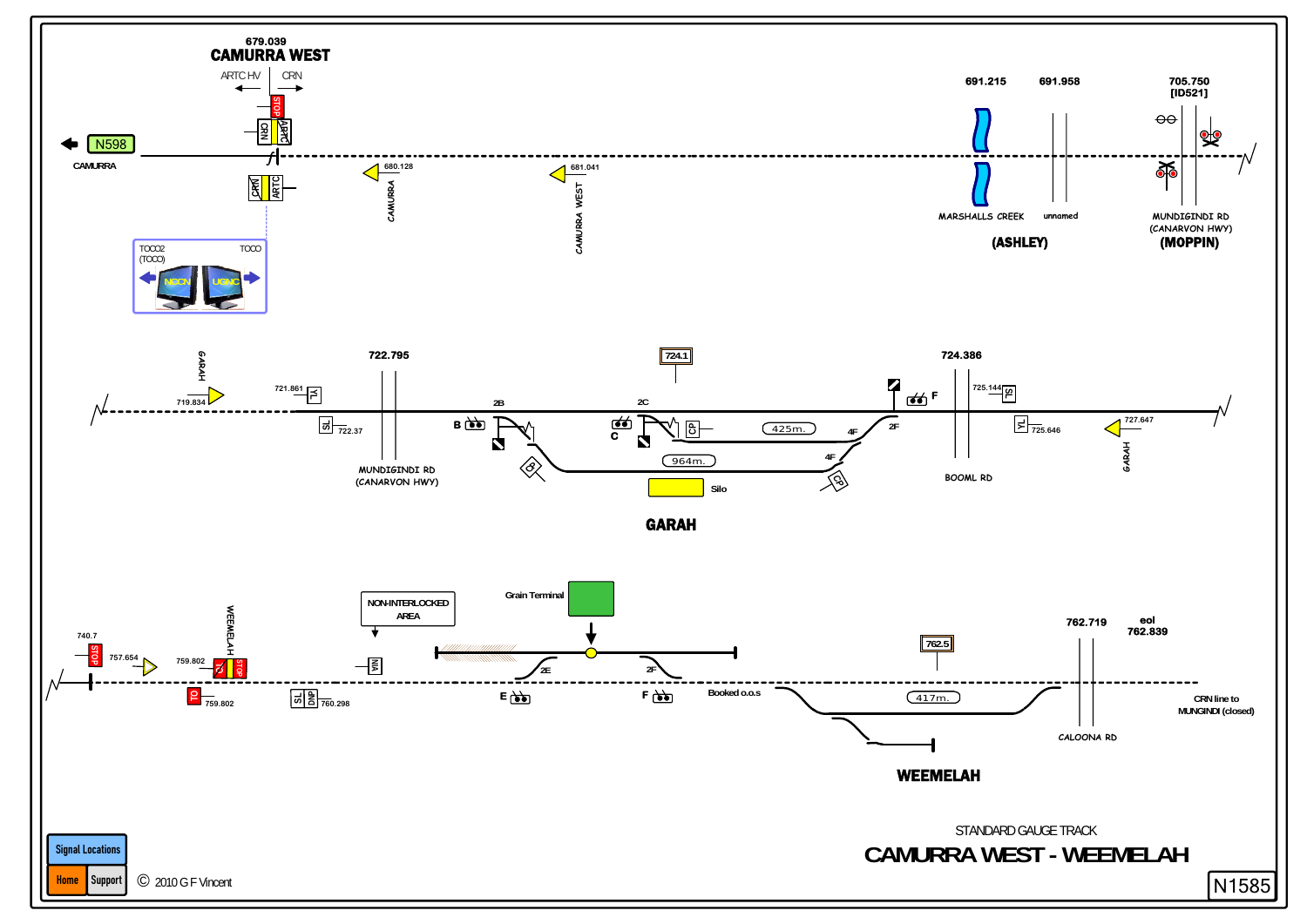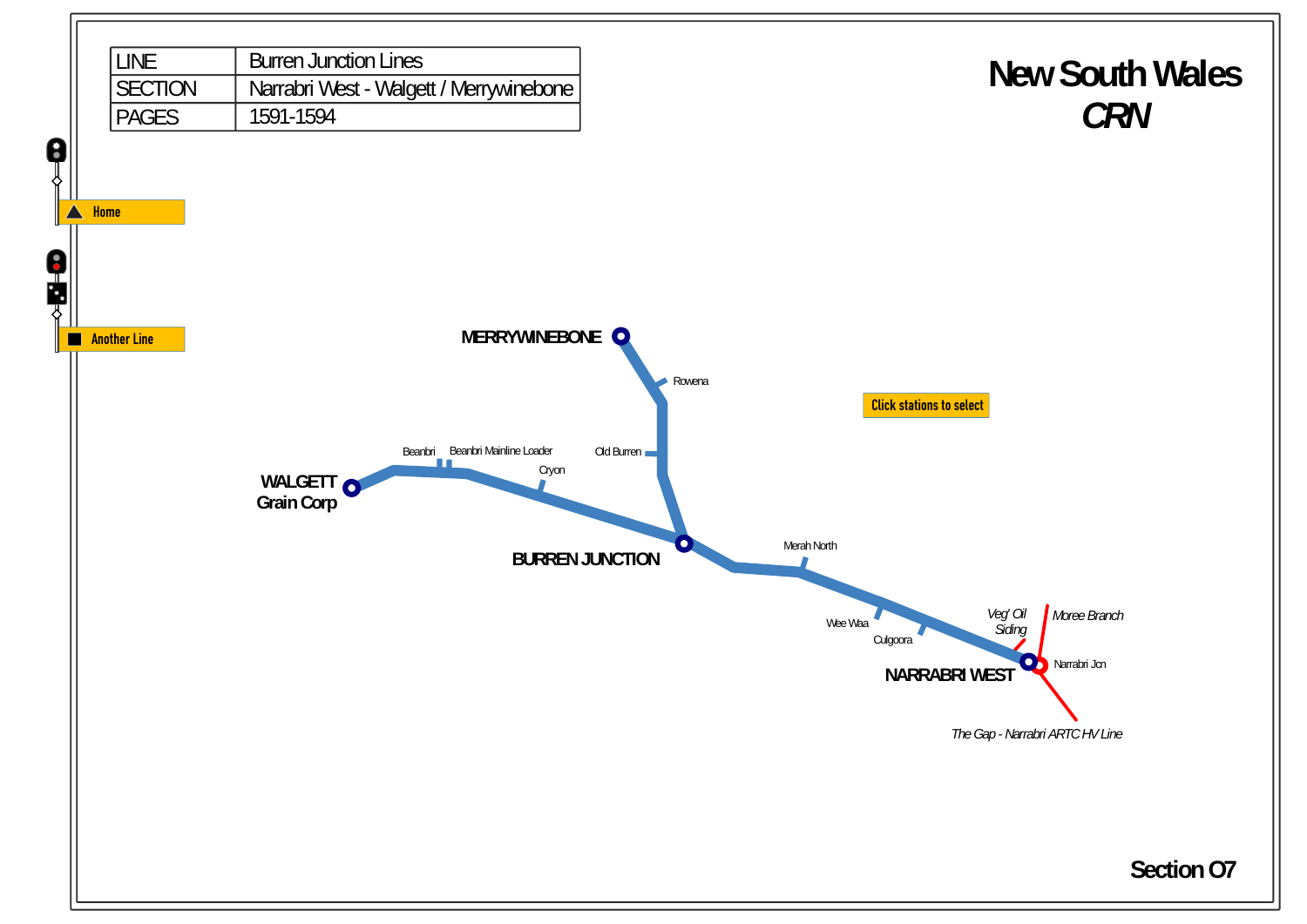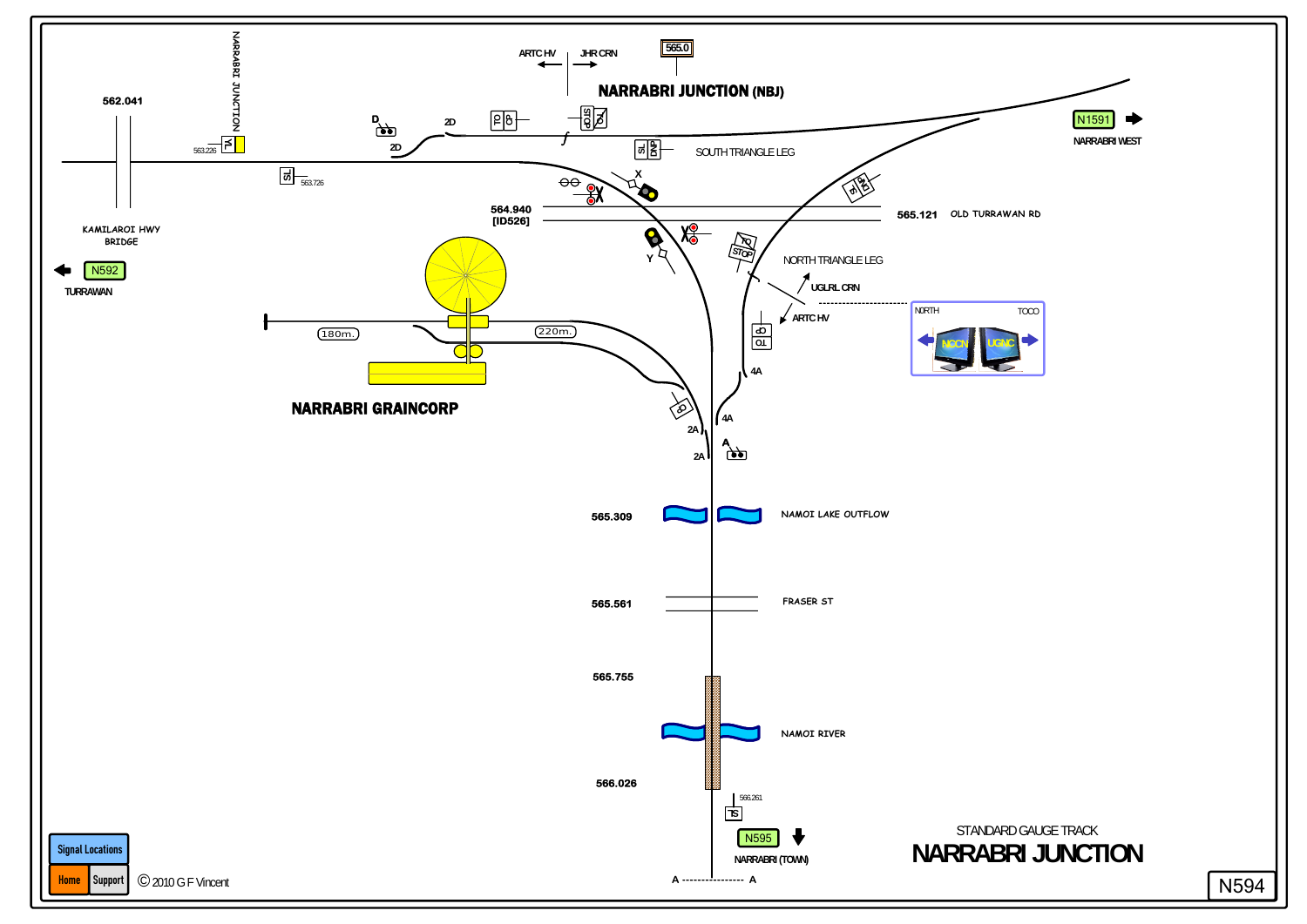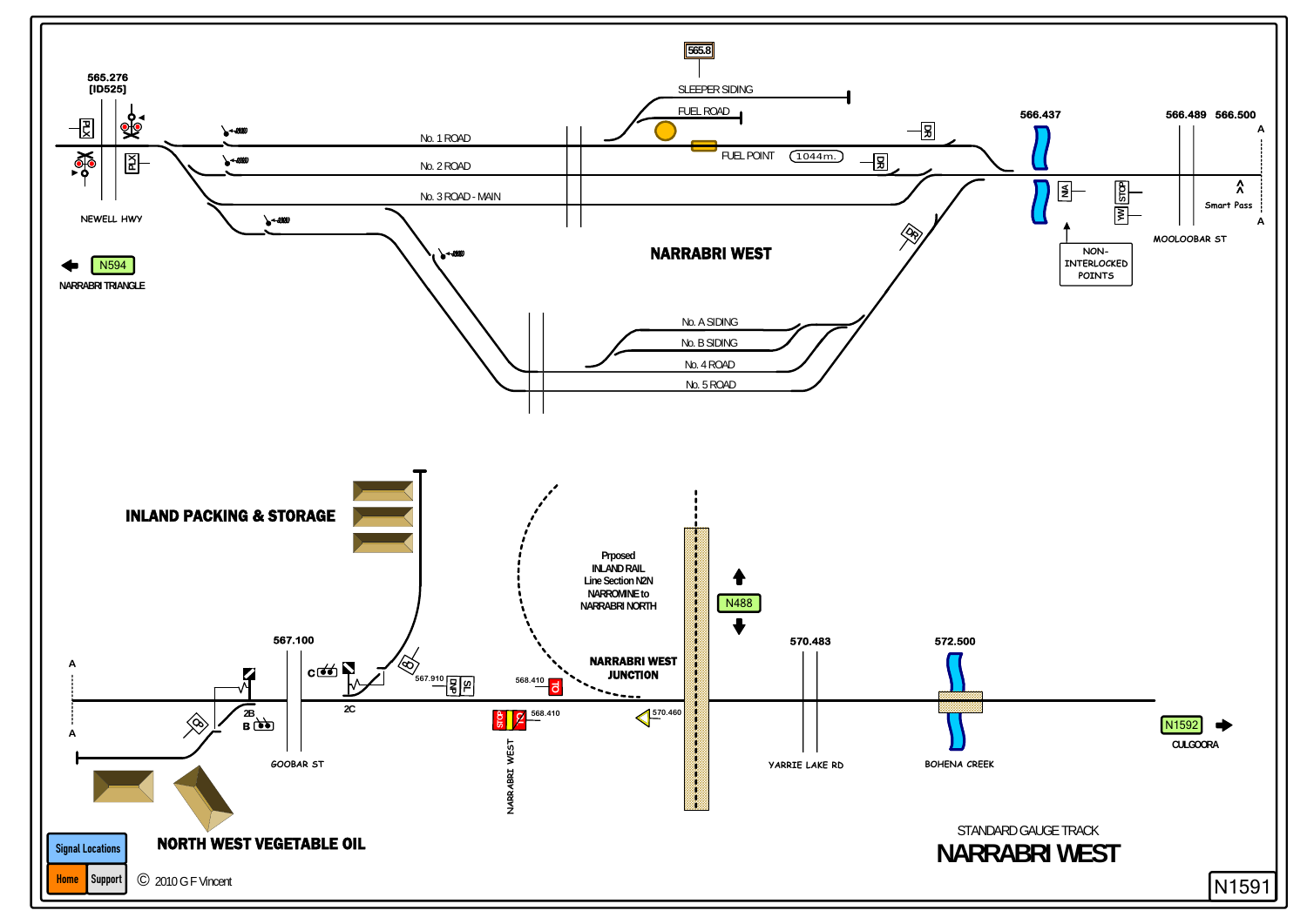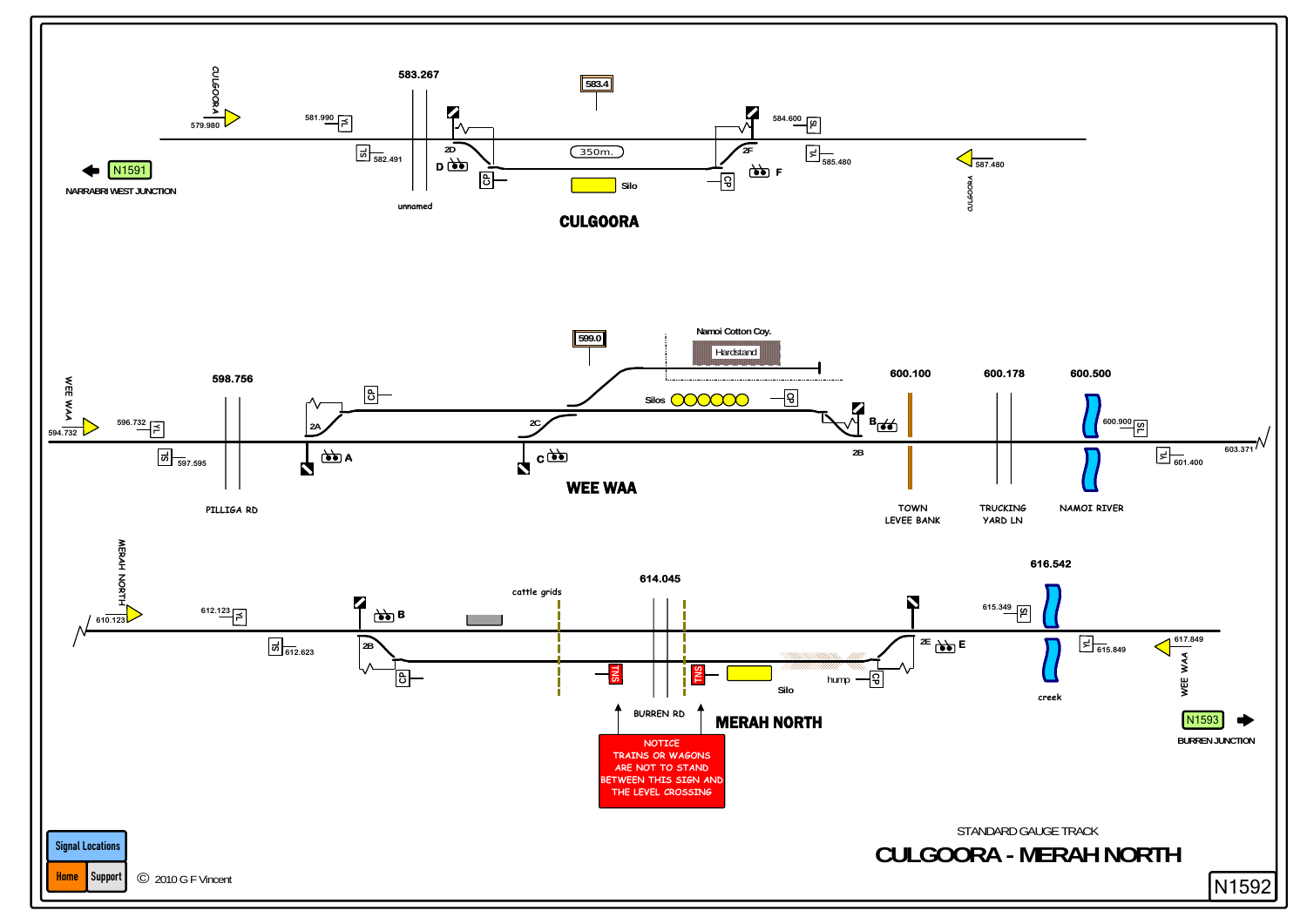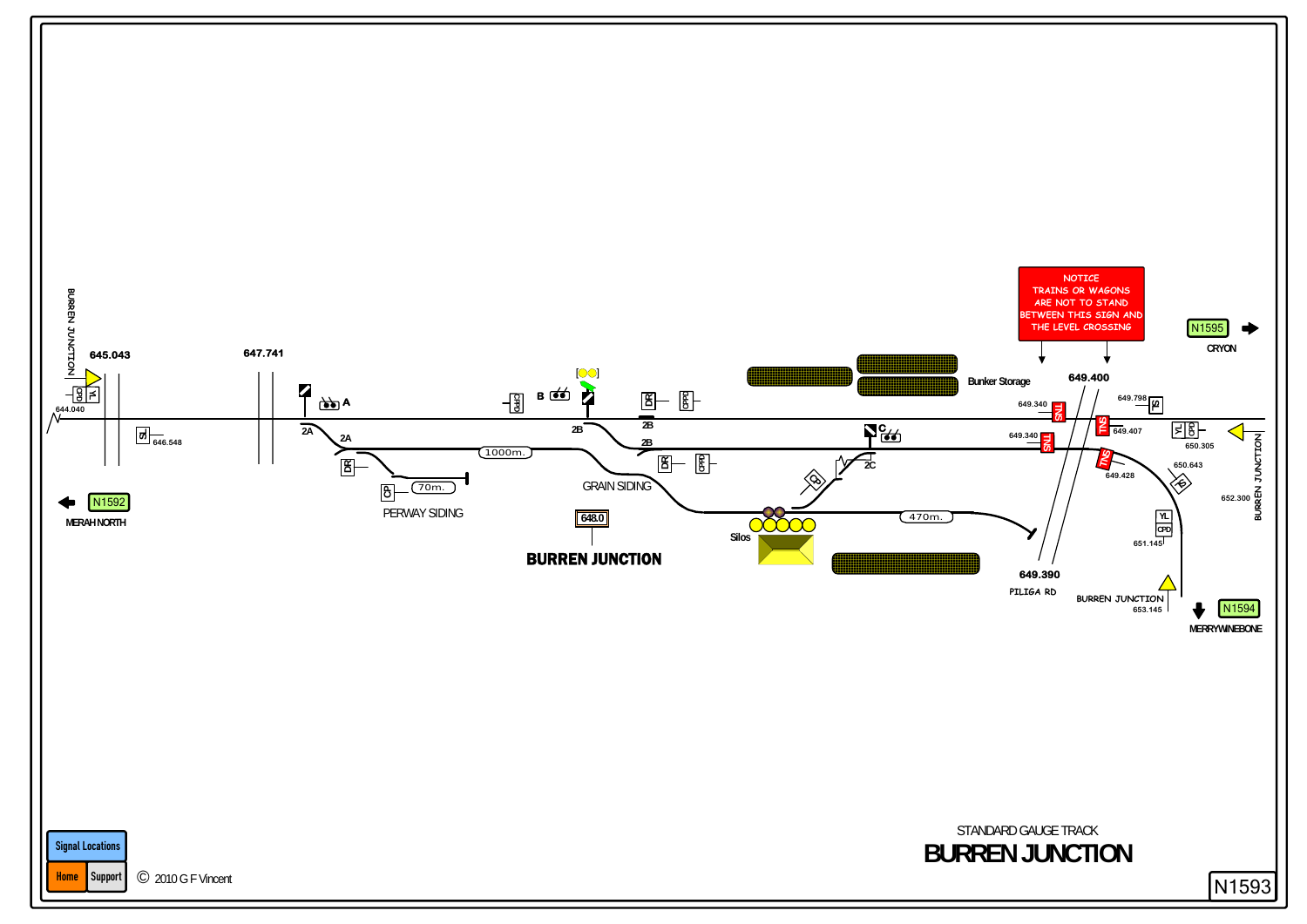